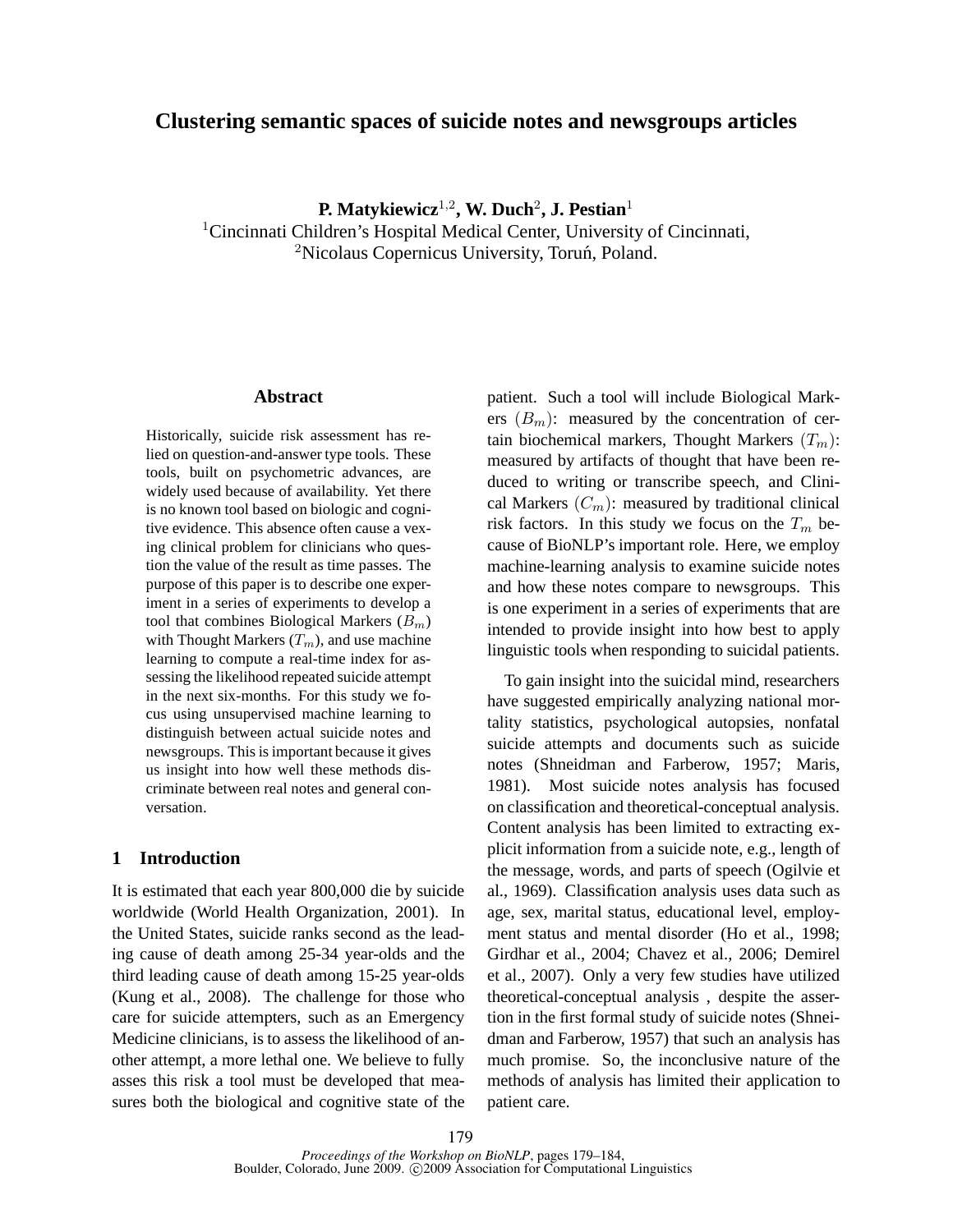Our own research has taken a different approach. In particular we first wanted to determine if modern machine learning methods could be applied to free-text from those who committed suicide. Our first experiment focused on the the ability of machine learning to distinguish between real suicide notes and elicited suicide notes as well as mental health professionals. This is an important question since all current care is based on a mental health profession's interpretation. Our findings showed that mental health professionals accurately selected genuine suicide notes 50% of the time and the supervised machine learning methods were accurate 78% (Pestian et al., 2008). In this study we shift from supervised to unsupervised machine learning methods. Even though these methods have rich history we know of no research that has applied them to suicide notes. Our rationale for this study, then, is that since our ultimate goal is to create a Suicide Risk Index that incorporates biological and thought markers it is important to determine if unsupervised methods can distinguish between suicidal and nonsuicidal writings. To conduct this research we developed a corpus of over 800 suicide notes from individuals who had committed suicide, as opposed to those who attempted or ideated about suicide. This is an important contribution and, as far as we know, it is the largest ever developed. It spans 70 years of notes, and now includes multiple languages. Details of this corpus are described below. We also created a corpus of data from various newsgroups that acted as non-suicidal writings. These corpora were used to conduct the analysis. The sections below describe the cluster analysis process and results.

# **2 Data**

## *Suicide Notes Corpus*

Data for the suicide note database were collected from around the United States. They were either in a hand written or typed written form. Once the note was acquired it was scanned into the database. Optical character recognition was attempted on the typed written notes, but not accurate, so the notes were read from the scanned version and type into the database exactly as seen. A second person reviewed what was typed. There were limitation in collecting deceased demographics. The table 1 provides vari-

## ous descriptive statistics.

### *Newsgroup Corpus*

Newsgroup data was selected because it was convenient and as close to normal discourse as we could find. We understood that and ideal comparison group would be composed of Internet blogs or emails that were written by suicide ideators. True, a Google query of "suicide blog" yields millions of response, a review of many of these responses shows that the data are of little use for this analysis. In our opinion, the next suitable corpora was found in a 20 newsgroup collection from the University of California in Irvine (UCI) machine learning repository<sup>1</sup>. Most of the newsgroups have no relevance to suicide notes. Since our hypothesis is that unsupervised learning methods can tell the difference between suicidal and non-suicidal writing we selected discussions that we believed may have some similarity to suicide writings. This selection was based on reviewing the newsgroups with experts. We had conjectured that if an unsupervised method could distinguish between similar clusters those methods could distinguish between dissimilar clusters. The newsgroups ultimately selected were *talk.politics.guns*, *talk.politics.mideast*, *talk.politics.misc*, *talk.religion.misc*. Each newsgroup contains 1000 articles (newsgroup postings). Headers and quotes from other postings were removed.

# **3 Methods**

Basic statistics are calculated using variables extracted by Linguistic Inquiry and Word Count version 2007 software (LIWC2007) (Chung and Pennebaker, 2007). J. W. Pennebaker, C. K. Chung, M. Ireland, A. Gonzales, and R. J. Booth created an annotated dictionary. Each word in the dictionary is assigned to at least one of the following high level category: linguistic process, psychological process, personal concern, or spoken category. These categories provide an efficient and effective method for studying the various emotional, cognitive, and structural components present in individuals' verbal and written speech samples (Chung and Pennebaker, 2007; Pennebaker et al., 2001). Here it is used to analyze differences between suicide notes and news-

<sup>1</sup> http://archive.ics.uci.edu/ml/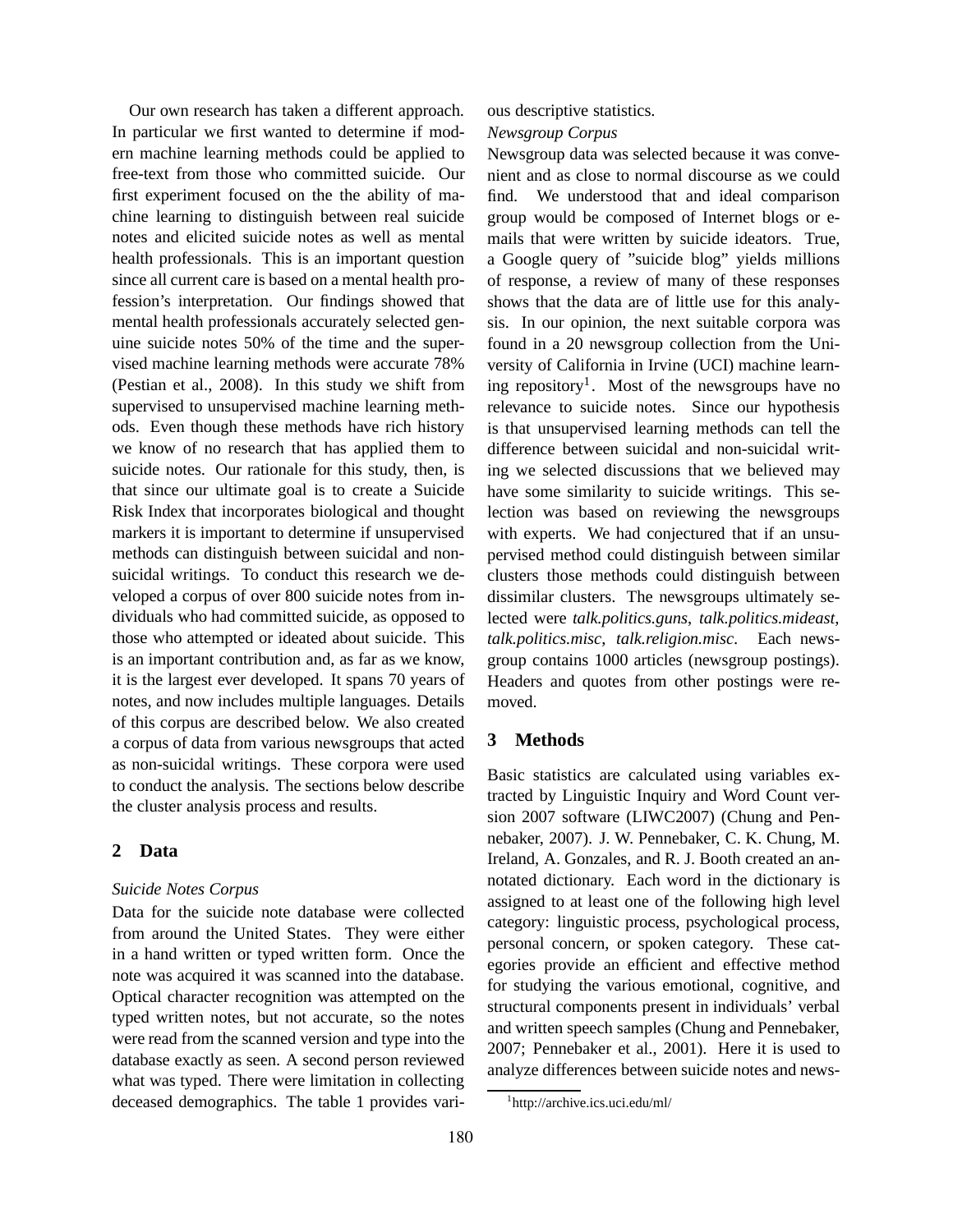group articles.

Feature space was prepared using open source algorithms available in *Perl* language<sup>2</sup>. First, Brian Duggan spell checking software that uses aspell library was used (*Text::SpellChecker* module<sup>3</sup>). Then, tokenizer created by Aaron Coburn was used (*Lingua::EN::Tagger* module<sup>2</sup> ) to extract words was applied. After that, words were filtered with 319 element stop word list<sup>4</sup>. Next, the Richardson/Franz English stemmer was included in the pre-processing stage (*Lingua::Stem* module<sup>2</sup>). Features that appeared in less than 10 documents or in more than 500 documents were removed. Documents that had less than 10 features or more than 500 were removed. Finally, columns and rows were normalized to have unitary lengths. These last steps of pre-processing are used to reduce outliers.

Calculations are done using open source software called  $R^5$ . Clustering is done with the following algorithms: expectation maximization (EM) (Witten and Frank, 2000), simple k-means with euclidean distance (SKM) (Witten and Frank, 2000), and sequential information bottleneck algorithm (sIB) (Slonim et al., 2002). The last approach has been shown to work well work well when clustering documents. Specificity, sensitivity and F1 measure are used as performance measures (Rijsbergen, 1979). Multidimensional scaling with euclidean distance measures is used for visualization purposes (Cox and Cox, 1994).

To extract features that represent each cluster, Pearson correlation coefficient is used. The correlation coefficient  $r$  is calculated between each feature and each cluster separately  $r(w_i, c_j)$  where  $w_i$  is *i*th word and  $c_j$  is jth cluster. N best features with the highest values for each cluster are selected as most representative.

#### **4 Results**

Descriptive statistics for the data sets are listed in table 1. It shows syntactic differences between language use in suicide notes and newsgroups when *Lingua::EN::Tagger* is used.

/linguistic utils/stop words

Table 1: Descriptive statistics of suicide note corpus and newsgroups.

|                           | suicide       | newsgroups     |  |  |
|---------------------------|---------------|----------------|--|--|
|                           | corpus        |                |  |  |
| Sample Size               | 866           | 4000<br>(1000) |  |  |
|                           |               | per group)     |  |  |
| <b>Collection Years</b>   | 1945-2009     | 1992-1993      |  |  |
| Avg tokens per record     | 105 (154)     | 243 (582)      |  |  |
| (SD)                      |               |                |  |  |
| Range of tokens per       | 1-1837        | $0-11024$      |  |  |
| record                    |               |                |  |  |
| Average (SD) nouns        | 25.21 (34.81) | 77.19          |  |  |
|                           |               | (181.63)       |  |  |
| Average (SD) pronouns     | 16.58 (26.69) | 18.05 (63.18)  |  |  |
| Average (SD) verbs        | 21.07 (32.82) | 41.31          |  |  |
|                           |               | (109.23)       |  |  |
| (SD)<br>adjec-<br>Average | 6.43(9.81)    | 16.92 (36.45)  |  |  |
| tives                     |               |                |  |  |

Table 2 summarizes information about the linguistic and psychological processes of the data. The idea of "process" is derived from the Linguistic Inquiry and Word Count (LIWC2007) software (Chung and Pennebaker, 2007). This software conducts traditional natural language processing by placing various word into categories. For example, *sixltrs* includes words that are at least six letters in length. A full description of this software, dictionaries, reliability and validity tests can be found on LIWC's website. <sup>6</sup>. Table 2 shows that suicide notes are, in many ways, different than normal text. For our study this provides inspiration for continued research.

Table 2: Mean and standard deviation in linguistic and psychological processes. Selected categories with smallest p-values  $(<0.0001$ ) are shown.

|         | suicide      | guns        | mideast      | politics     | religion     |
|---------|--------------|-------------|--------------|--------------|--------------|
| artcl   | 3.31(2.79)   | 7.80(3.52)  | 7.37(3.34)   | 7.21(3.40)   | 7.07(3.51)   |
| sixltrs | 14.20 (7.34) | 21.22(6.32) | 23.24 (7.03) | 22.41 (7.13) | 21.37 (7.87) |
| prnoun  | 16.75(6.82)  | 11.96(5.15) | 10.64(4.92)  | 11.77(5.18)  | 13.21(5.76)  |
| prepos  | 10.61(4.35)  | 12.13(3.97) | 12.89(3.89)  | 12.21(3.97)  | 11.75(4.07)  |
| verb    | 14.69 (5.99) | 12.75(4.72) | 11.54 (4.74) | 12.72(4.63)  | 13.54 (4.97) |
| biolog  | 2.70(3.04)   | 0.93(1.27)  | 0.85(1.50)   | 1.59(2.08)   | 1.10(1.75)   |
| affctiv | 7.71 (5.39)  | 4.83(2.87)  | 4.77(3.45)   | 4.90(3.18)   | 5.10(3.93)   |
| cognity | 12.68(5.76)  | 16.14(5.93) | 14.72 (5.62) | 16.00(5.49)  | 17.14(6.17)  |
| social  | 10.45(5.86)  | 8.10 (4.20) | 8.43 (4.71)  | 8.76(4.37)   | 9.06(5.17)   |

The four newsgroup data sets are combined as follows: *talk.politics.guns* + suicide notes = guns, *talk.politics.mideast* + suicide notes = mideast, *talk.politics.misc* + suicide notes = politics,

<sup>2</sup> http://www.perl.org

<sup>&</sup>lt;sup>3</sup>http://search.cpan.org

<sup>&</sup>lt;sup>4</sup>http://www.dcs.gla.ac.uk/idom/ir\_resources/

<sup>&</sup>lt;sup>5</sup>http://www.r-project.org

 $<sup>6</sup>$ http://www.liwc.net/liwcdescription.php#index1</sup>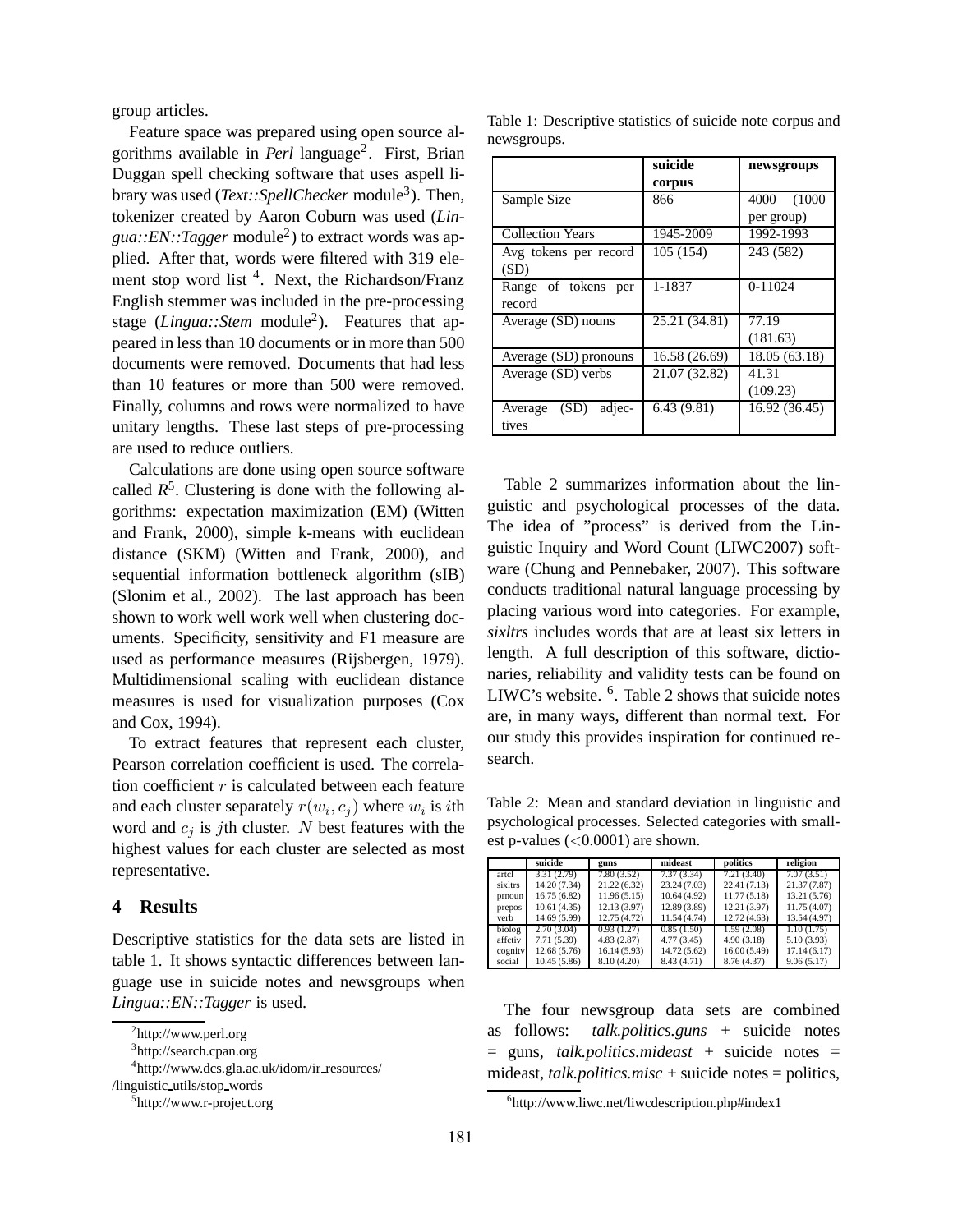$talk. religion.misc + suicide notes = religion. Each$ data set contained 1866 documents before document and feature selection is applied. Table 3 has final number of features while table 4 has final number of documents. In general sIB clustering algorithm performed best for all data sets with respect to F1 measure (mean  $= 0.976$ , sd  $= 0.008$ ). The average score also did not change when the number of clusters varied from two to six (mean  $= 0.973$ , sd  $= 0.012$ ). Performance of k-means and expectation maximization algorithm was much worse. If number of clusters was varied between two and six for different data sets the algorithms achieved F1 measure 0.146 lower than sIB (SKM mean  $= 0.831$ , sd  $= 0.279$ , EM mean  $= 0.824$ , sd  $= 0.219$ . Table 3 summarizes performance of best algorithms for each data set if two clusters are chosen.

Table 3: Best clustering algorithms for each newsgroup when clustered with suicide notes in case of two clusters (alg  $=$  clustering algorithm, sens  $=$  sensitivity, spec  $=$  specificity,  $F1 = F1$  measure,  $#f =$  number of features,  $sIB = sequential information bottleneck, SKM = simple$ k-means).

| dataset  | alg        | sens  | spec  | F1    | #f   |
|----------|------------|-------|-------|-------|------|
| guns     | sIB        | .9689 | .9834 | .9721 | 1658 |
| mideast  | sIB        | .9837 | .9942 | .9877 | 2023 |
| politics | <b>SKM</b> | .9705 | .9889 | .9769 | 1694 |
| religion | sIB        | .9787 | .9700 | .9692 | 1553 |

If the desired number of clusters is increased to four then two major sub-groups are discovered in suicide notes: emotional (represented by words like: *love*, *forgive*, *hope*, and *want*) and non-emotional (represented by words like: *check*, *bank*, and *notify*). Example of the first type of note might be (suicide note was annonymized and misspellings left unchanged):

*Jane I am bitterly sorry for what I have done to you. Please try to forgive me. I can't live without you and you don't want me. I can't blame you though. But I love you very much. I didn't act like it but I did and still do. Please try to be happy, Jane. That is all I ask. I try hope for the best for you and I guess that is all there is for me to say. Good by. John Johnson. Please mail this to Mom. Mrs. Jane Johnson. Cincinnati, OH.*

Example of a non-emotional suicide note might be:

*There is no use living in pains. That arthritis and hardening of the arteries are too much for me. There are two hundred and five dollars in the bank, and here are fifty- five dollars and eight cents. I hope that will be enough for my funeral. You have to notify the Old Age Assistance Board. Phone - 99999.*

Table 4 shows best five ranked features for each cluster for each data set according to correlation coefficient CC. Features are in the order of rank so that feature with the highest  $CC$  is first. Even though that we use different newsgroups as control groups same sub-groups of suicide notes are discovered. sIB is the most stable and best performing algorithm in this experiment so it was used to discover those clusters. Stemmed word that appear in best five ranked features in at least three data sets are marked bold.

Figures 1, 2, 3, and 4 show high-dimensional document/stemmed word feature space projected on a two dimensional plane using multidimensional scaling (MDS) initialized by principal component analysis. Each figure has different rotation but the shapes are similar. In addition MDS shows very little mixing of suicide notes and newsgroups which is also explained by results in the table 3.

Figure 1: MDS showing suicide notes and *talk.politics.guns* articles (**s** character in the figure means suicide note while **a** character depicts newsgroup article, colors are used as cluster numbers).<br>  $41866.5$ tworsyn.dat words.n slB 2 view 1.2

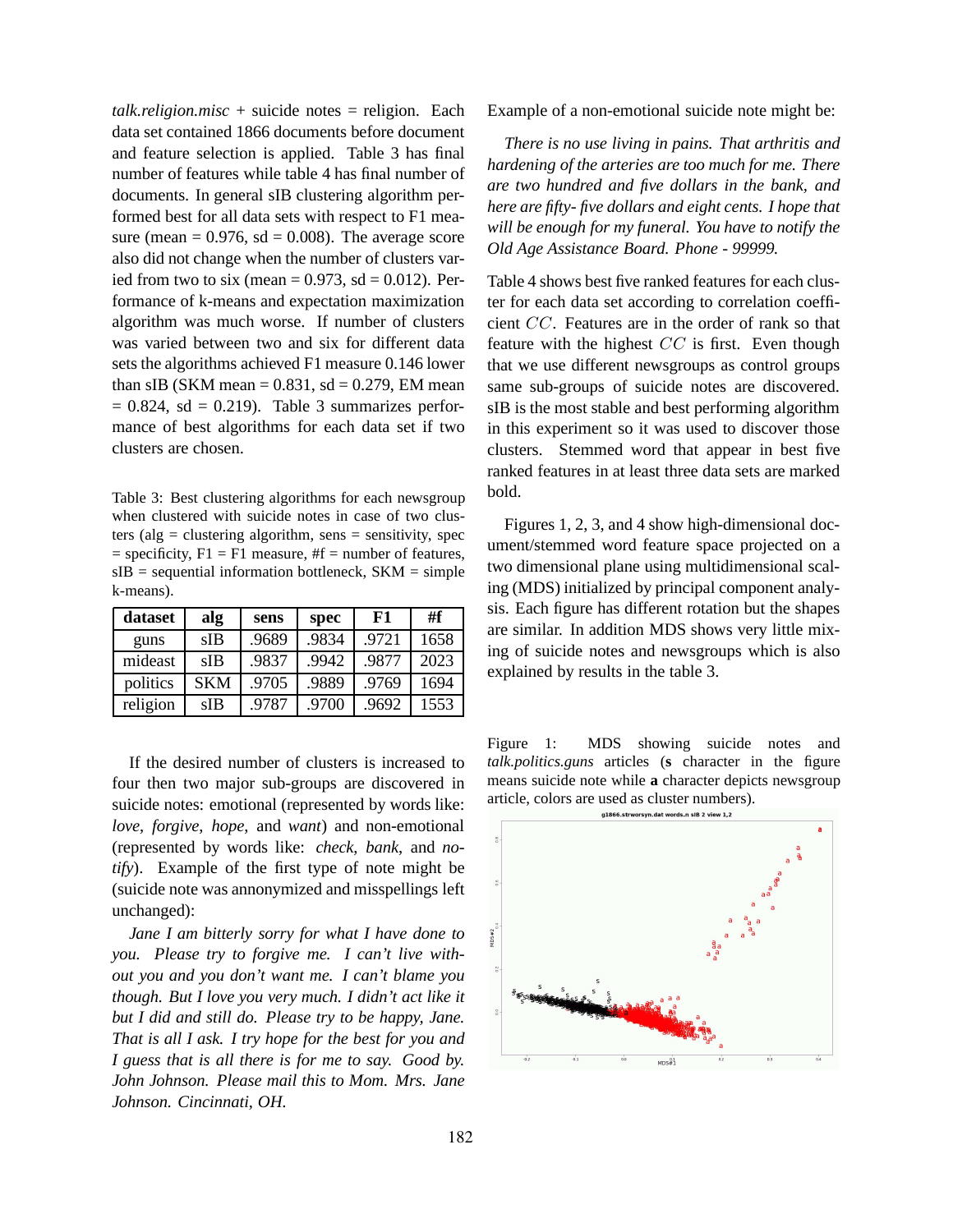Table 4: Best five features when four clusters are created by the sIB algorithm (#c = cluster number, #a = number of newsgroup articles in a cluster, #s = number of suicide notes in a cluster). Stemmed word that appear in best five ranked features in at least three data sets are marked bold.

| dataset  | #c             | stemmed words                 | #a              | #s             |
|----------|----------------|-------------------------------|-----------------|----------------|
| guns     | 1              | address, bank, bond, notifi,  | 28              | 204            |
|          |                | testam                        |                 |                |
| guns     | $\overline{c}$ | clinton, fbi, foreign, jim,   | 318             | $\overline{c}$ |
|          |                | spea                          |                 |                |
| guns     | 3              | forgiv, god, hope, love,      | $\overline{4}$  | 381            |
|          |                | want                          |                 |                |
| guns     | $\overline{4}$ | crime, firearm, gun, law,     | 541             | 8              |
|          |                | weapon                        |                 |                |
| mideast  | $\mathbf{1}$   | appressian, armenia, arme-    | 464             | $\overline{5}$ |
|          |                | nian, ohanu, proceed          |                 |                |
| mideast  | $\overline{c}$ | arab, congress, isra, israel, | 379             | $\overline{4}$ |
|          |                | jew                           |                 |                |
| mideast  | 3              | bank, check, funer, insur,    | 10              | 233            |
|          |                | testam                        |                 |                |
| mideast  | $\overline{4}$ | forgiv, good, hope, love,     | $\overline{c}$  | 355            |
|          |                | want                          |                 |                |
| politics | 1              | compound, disclaim,<br>fbi,   | 593             | 12             |
|          |                | govern, major                 |                 |                |
| politics | 2              | clayton, cramer, optilink,    | 274             | 1              |
|          |                | relat, uunet                  |                 |                |
| politics | 3              | bank, box, check, funer,      | 11              | 258            |
|          |                | notifi                        |                 |                |
| politics | $\overline{4}$ | forgiv, good, hope, life,     | 11              | 330            |
|          |                | love                          |                 |                |
| religion | $\mathbf{1}$   | bank, bond, check, notifi,    | $\overline{3}6$ | 192            |
|          |                | paper                         |                 |                |
| religion | $\overline{c}$ | frank, object, observ, the-   | 279             | $\overline{0}$ |
|          |                | ori. valu                     |                 |                |
| religion | 3              | activ, christian, jesu, ko-   | 502             | 10             |
|          |                | resh, net                     |                 |                |
| religion | $\overline{4}$ | forgiv, hope, love, sorri,    | 12              | 395            |
|          |                | want                          |                 |                |

## **5 Conclusions**

Our findings suggest that unsupervised methods can distinguish between suicide notes and newsgroups, our proxy for general discussion. This is important because it is helpful in determining if NLP can be useful when integrating thought markers with biological and clinical markers  $(f(B_m, T_m, C_m))$ . In other words, can an NLP tools accurately distinguish between suicidal and normal thought markers  $(T_m^S \neq T_m^N)$ ? Moreover these unsupervised methods have shown an ability to find sub-groups of suicide notes even when other types of newsgroups are present. In our analysis, one subgroup showed no

183

Figure 2: MDS showing suicide notes and *talk.politics.mideast* articles (**s** character in the figure means suicide notes while **a** character depicts newsgroup article, colors are used as cluster numbers).



Figure 3: MDS showing suicide notes and *talk.politics.misc* articles (**s** character in the figure means suicide note while **a** character depicts newsgroup article, colors are used as cluster numbers).<br> $p1866.5$ tworsyn.dat words.n silB 2 view 1.2



emotional content while the other was emotionally charged. This finding is consistent with Tuckman's, 1959 work that showed suicide notes fall into six emotional categories: emotionally neutral, emotionally positive, emotionally negative directed inward, emotionally negative directed outward, emotionally negative directed inward and outward (Tuckman et al., 1959). The next step in developing a Suicide Risk Index is to conduct a clinical trail in the Emergency Department that will collect  $B_m$ ,  $T_m$ ,  $C_m$ and test multiple methods for computing the Suicide